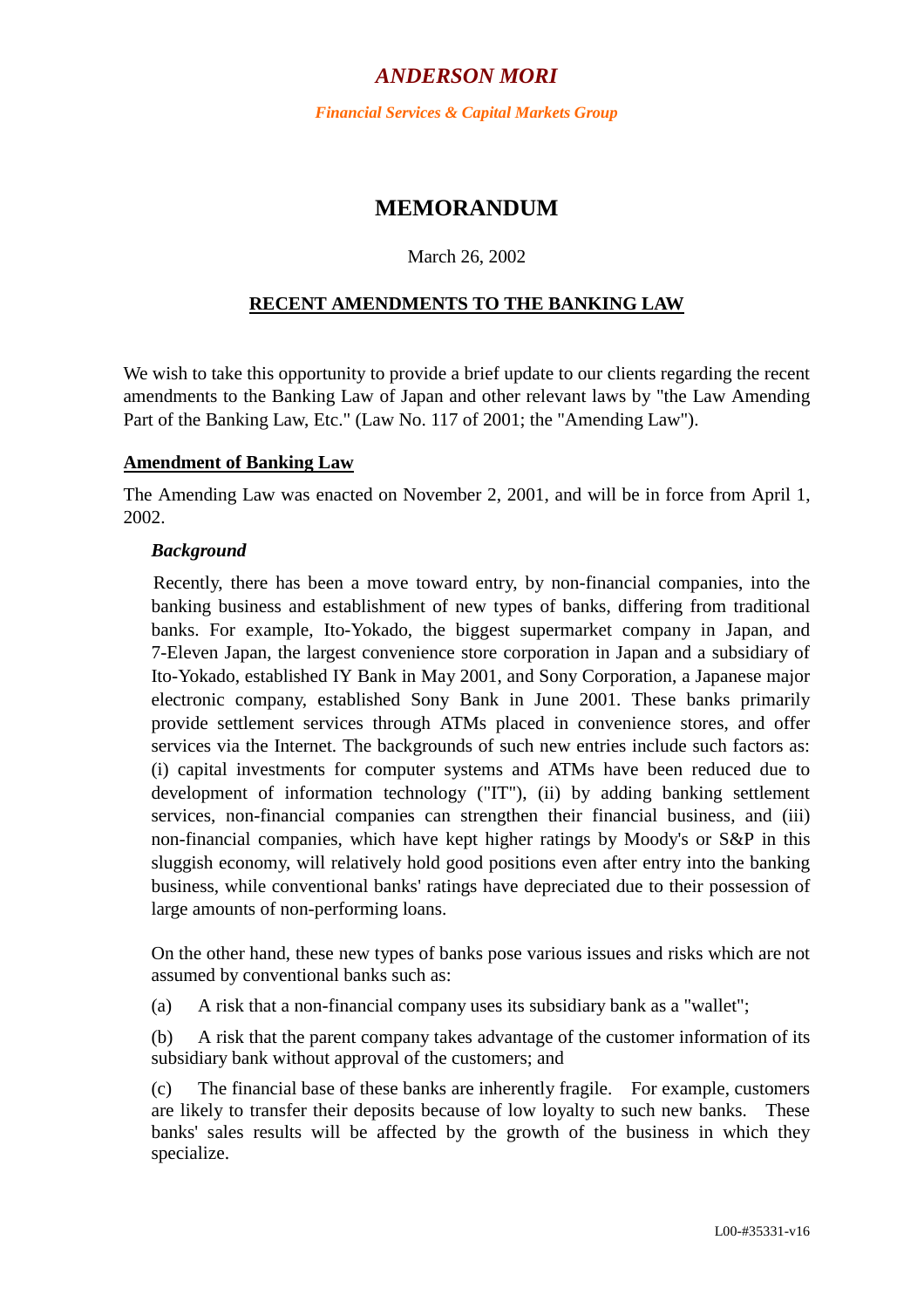### **Rules regarding Shareholder of Bank**

The Amending Law includes a definition of a "Principal Shareholder" ("*ginko-shuyo-kabunushi"*), which means any shareholder holding 20% (if it has control or deciding influence over the determination of important operational and financial policy of the bank, the percentage is reduced to 15%) or more of the voting rights for its own account, which is in accordance with the standards of affiliation based on the "effective influence standards" in corporate accounting, and may presumably exert a material impact on the management policies of the bank (Article 2, Paragraph 9 of the Banking Law).

### *Approval, Inspection and Supervision*

To be a Principal Shareholder requires the approval of the Authority<sup>1</sup> in advance, for which sound financial condition, knowledge regarding public nature of banking business, and social trustworthiness are required (Articles 52-9, 52-10). The Authority may request the Principal Shareholder to submit reports which are helpful to know the business and the financial condition of the subsidiary bank, or may enter the premises of and inspect the Principal Shareholder in order to maintain sound and appropriate banking operations (Articles 52-11, 52-12). The Authority may request the Principal Shareholder to take any required measures to achieve the standards of approval, if they are considered not to meet the standards (Article 52-13). The Authority may request a Principal Shareholder who owns more than 50% of all voting rights of the bank to submit a plan for improvement to the extent necessary in order to secure the sound operation of the bank, when it is judged necessary in light of the condition of the business, or the assets of the bank (Article 52-14). The Authority may revoke the Approval for a Principal Shareholder who violates laws, or who acts against the public interest (Article 52-15).

As a transitional measure, with respect to a Principal Shareholder at the time the Amending Law takes effect (i.e., as of April 1, 2002), a grace period of at least one (1) year is granted. $2$ 

Similar amendments will be introduced into the Insurance Business Law.

## *Notification and Report*

 $\overline{a}$ 

A shareholder (including an approved Principal Shareholder) who comes to control more than 5% of all voting rights of a bank or a bank holding company is required to file a notification, and if there are any changes in important items which are mentioned

<sup>&</sup>lt;sup>1</sup> The "Authority" as used in this memorandum means the Prime Minister or the Commissioner of the Financial Services Agency, as the case may be.

<sup>&</sup>lt;sup>2</sup> A Principal Shareholder at the time the Amending Law takes effect (i.e., as of April 1, 2002) will be required to obtain the approval within one (1) year from the end of the fiscal year of the subject bank during which April 1, 2002 falls. (If the fiscal year of the bank is from April 1 to next March 31, the last date for obtaining the approval will be March 31, 2004).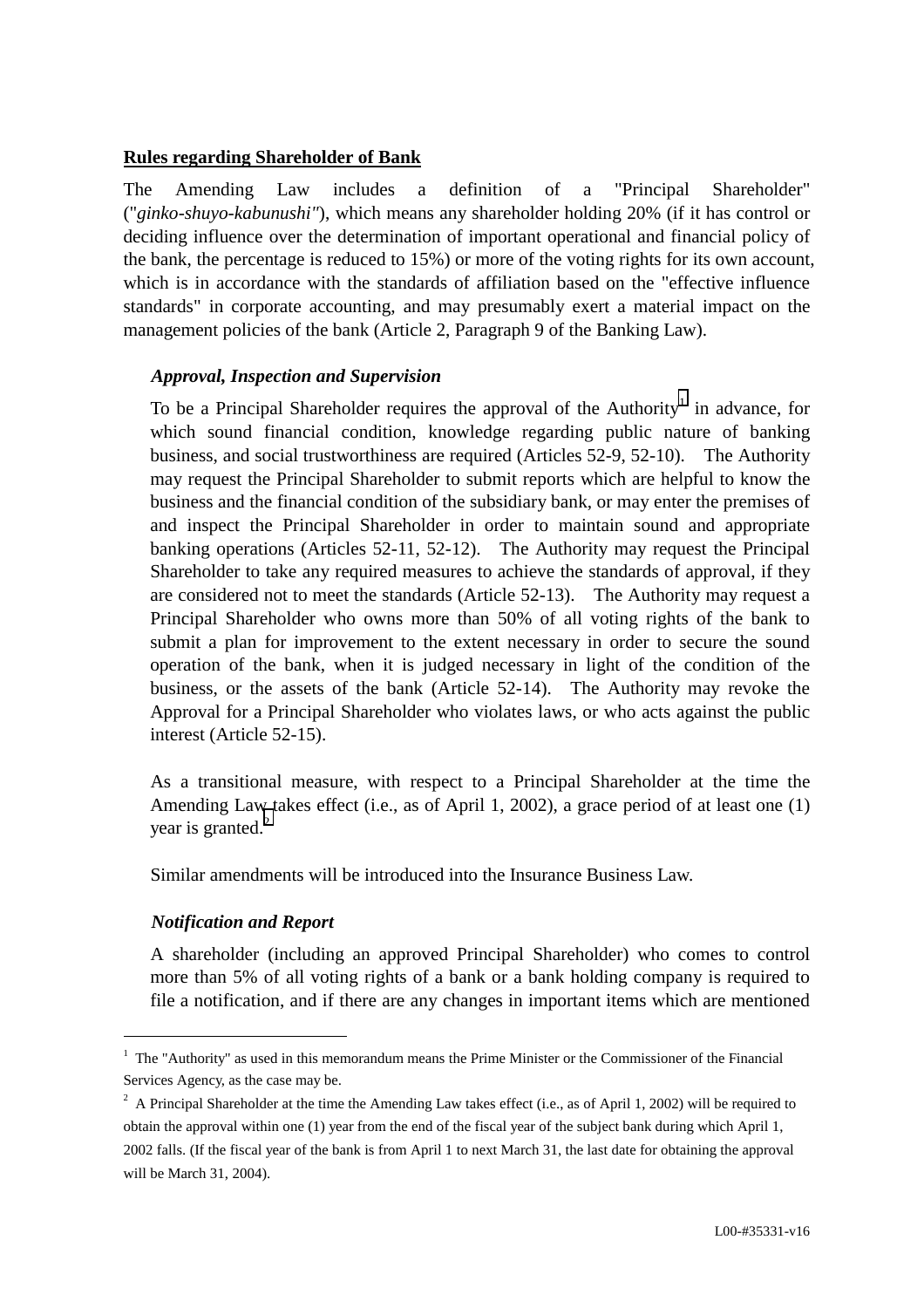in such notification, they are required to file a modification report with the Authority, in each case within five (5) business days (one (1) month in the case of foreign shareholders) (Articles 52-2, 52-3). The Authority may request reports or enter the premises and inspect the affairs of the shareholder, if there are any misrepresentations regarding important items, or if there are any doubts about the omission of important items in a notification or a modification report (Articles 52-7, 52-8).

A shareholder of a bank who falls under the above at the time the Amending Law takes effect (i.e., as of April 1, 2002) will be required to file the notification within five (5) business days (one (1) month in the case of foreign shareholders) from such date.

The above approval and notification/reporting requirements regarding a shareholder of a bank do not apply to foreign banks licensed under the Banking Law.

### **Other Major Amendments**

The Banking Law has also been amended in other parts as follows:

### *Registration of Branch and Sales office*

Corresponding to the development of information technology, banks will be able to establish branches and sales offices or change their locations only through the filing of a prior notification with the Authority, in which case, at present, banks are required to obtain the approval of the Authority (Article 8).

### *Bank's Subsidiary*

A bank will be able to cause its subsidiary to conduct both the bank's ancillary business and finance-related business by the same single entity, which is prohibited at present (Article 16-2).

### *Derivatives Transaction Account*

Financial institutions have become able to adopt "derivatives transaction accounts" ("*tokutei-torihiki-kanjyo"*) from December 9, 2001 by their own decision, which formerly required an approval of the Authority (Article 17-2).

### *License for Branch of Foreign Bank*

A foreign bank, which must, at present, obtain a license from the Authority for each branch office in Japan, and designate a representative for each of them, will only need to obtain a license for the principal branch in Japan, and obtain approval from the Authority for establishment of subordinate branches in Japan (Article 47).

#### *Trust business by City banks*

So-called city banks became able to conduct trust business, on February 1, 2002, with a view to the greater convenience of customers. However, the activities relating to real estate are fairly limited. According to the Financial Services Agency, a foreign bank